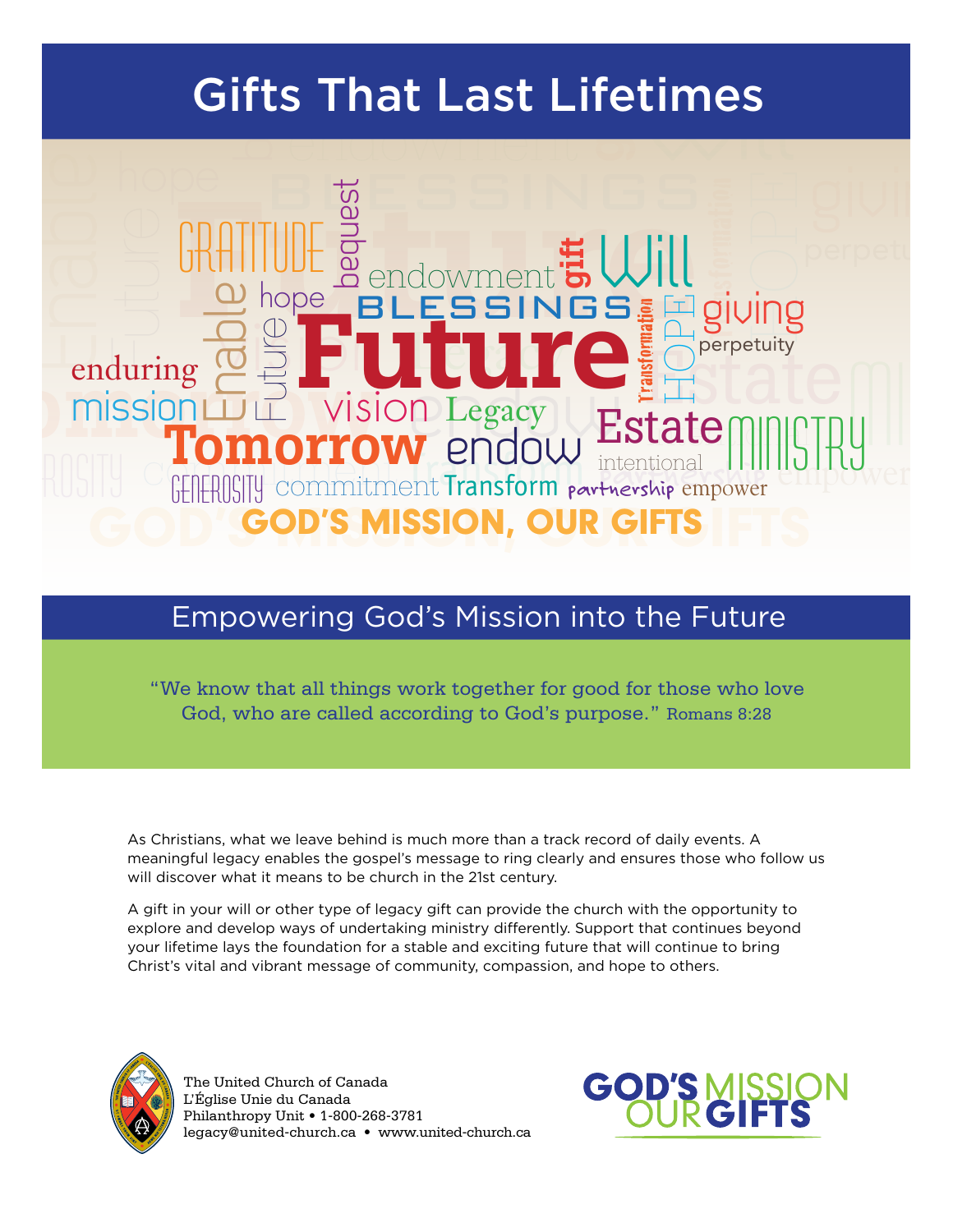

#### **Supporting the Ministry You Value**

You can choose to give to any ministry or mission of our church—your local congregation or the Mission & Service of the wider United Church, which supports many ministries, including global partnerships, education programs, United Church camps, the development of new churches, and much more. You can also choose to have your donation lodged in an endowment fund, creating a permanent legacy in The United Church of Canada Foundation.

No matter what form your gift takes, it will help bring Christ's vital and vibrant message of love and hope to others.

#### **Types of Lasting Gifts**

This brochure gives an overview of the different forms gifts can take. Each type of gift has different benefits to you and the church as well as different tax and financial implications.

The United Church provides trained staff to help you make the best choice for your current circumstances and needs around choosing how to make your gift. We also encourage you to seek independent financial advice about any gift, and to discuss this information with the members of your family who should be aware of your decisions.

| <b>Type of Gift</b>                | <b>Advantages</b>                                                                                                                                                                                                                                                                                                                             |  |  |
|------------------------------------|-----------------------------------------------------------------------------------------------------------------------------------------------------------------------------------------------------------------------------------------------------------------------------------------------------------------------------------------------|--|--|
| Bequest/In your<br>will            | • You can make a gift in your will to any area of the church or divide<br>your gift among several programs and ministries of the United<br>Church.                                                                                                                                                                                            |  |  |
| Life insurance                     | • A substantial future gift is created to support the ministry and<br>mission of the church.<br>• This type of gift can be made for a relatively small outlay of cash.<br>• This type of gift does not reduce the size of your estate.                                                                                                        |  |  |
| RRSPs, RRIFs,<br>and TFSAs         | • A substantial future gift is created to support the ministry and<br>mission of the church.<br>• Your estate receives a charitable donation receipt that will offset<br>taxes, which will in turn replenish the value of your estate.<br>• Designating a ministry as the beneficiary of a policy helps avoid<br>probate fees on these gifts. |  |  |
| Stocks, mutual<br>funds, and bonds | • You can make a gift without depleting your bank account.<br>• You receive a charitable donation receipt for the value of the stocks,<br>mutual funds, and bonds.<br>• You pay no tax on the capital gain of the donated stocks, mutual<br>funds, and bonds.                                                                                 |  |  |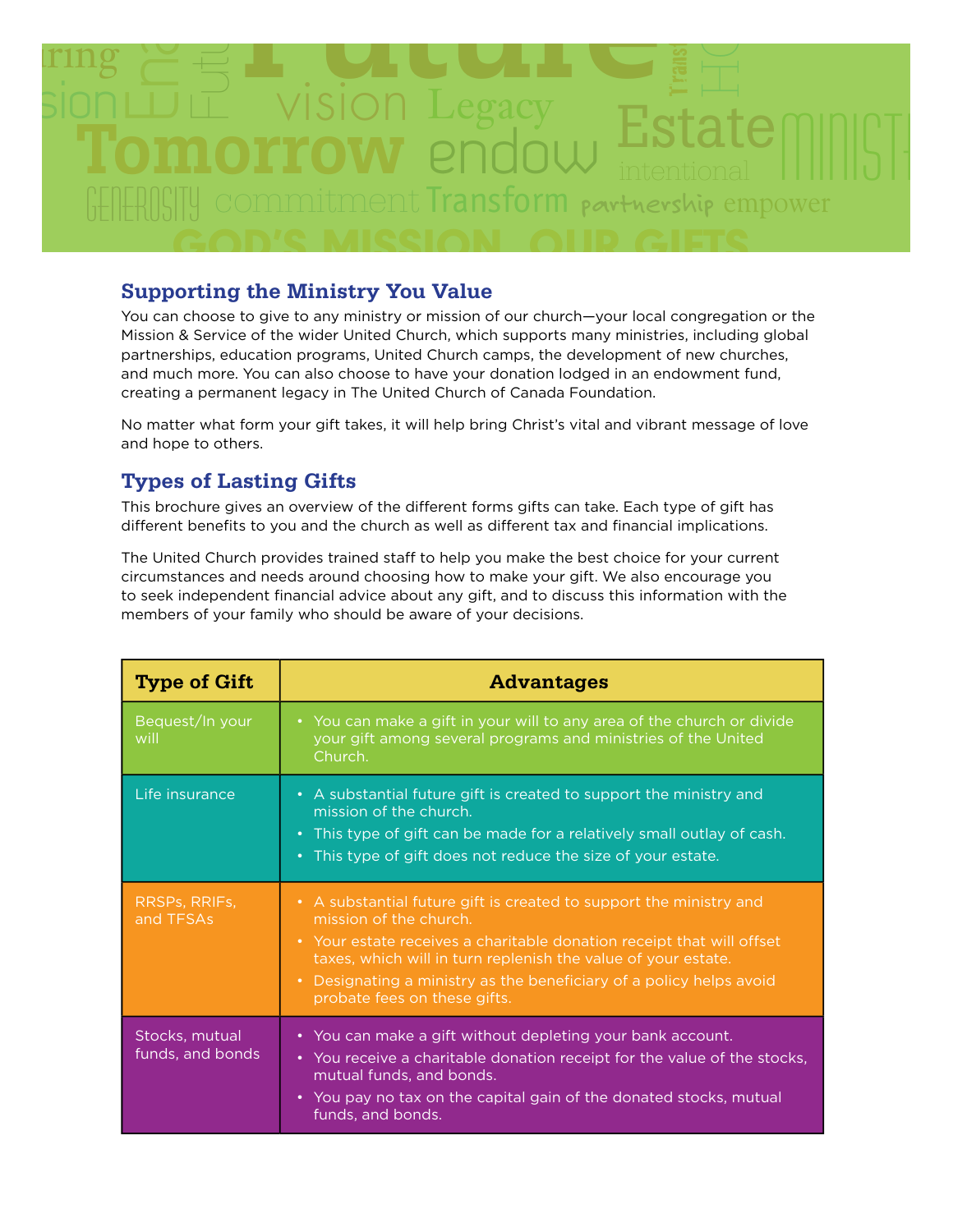

#### **Bequests: Making a Gift in Your Will**

The most common form of legacy gift is a bequest in your will. You can direct your bequest to any area of the church's work, such as to your congregation, or divide your gift among several programs and ministries of the United Church. Your estate enjoys the tax benefit that accrues.

A bequest can be a specific sum of money, a percentage of your estate, a property or other asset. You can also specify when the church receives this gift—for example, when other named beneficiaries have died, or when other bequests have been filled. Your Financial Development Officer can give you more information on types of bequests that best fit the kind of legacy you wish to leave.

#### **Life Insurance: Affordable Gift Today, Major Gift Tomorrow**

For a relatively small outlay of cash, a gift of life insurance can become a significant future gift for the church without reducing the size of your estate.

You can create a gift of life insurance by

- making the United Church the beneficiary of a new or existing policy
- making the United Church the owner and beneficiary of a new or existing policy

Each option has different implications for your or your estate's taxes.

No matter what form a gift takes, it will help bring Christ's vital and vibrant message of love and hope to others.

"The church has always been an important part of my life—like an extension of my family. An appeal was made for financial support to establish a building fund. It was both possible and practical for me to make a gift of listed securities. There was a tax benefit for me, and the church will benefit from the increasing value of the gift until such time as they choose to use it for the building fund. But most of all, I was really happy that I could support my church in this way."

—Grace Race, Victoria, BC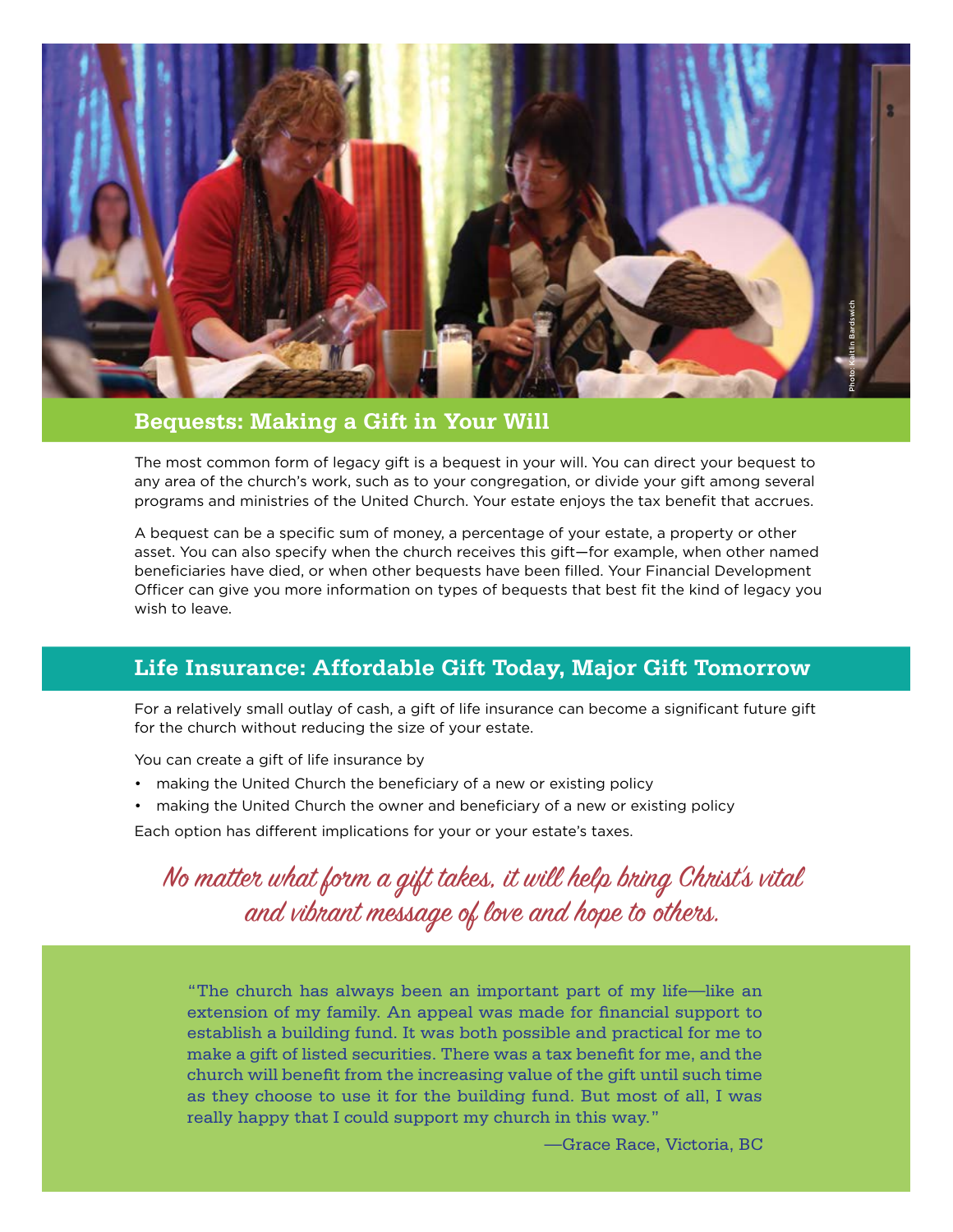

#### **RRSPs, RRIFs, and TFSAs: Tax Benefits for Your Estate**

RRSPs, RRIFs, and TFSAs can be a large portion of your accumulated assets at your death. On your death, however, 100 percent of the proceeds from these are included in your final tax return. Your estate will have to pay taxes on the full amount.

If you make the United Church the beneficiary of the proceeds of any registered fund, the church will issue a charitable tax receipt for the full amount of the gift. This in turn will have considerable tax benefits for your estate that will significantly offset the amount of your gift.

#### **Stocks, Mutual Funds, and Bonds: Tax Benefits for You**

A gift of publicly listed stocks, mutual funds, and bonds can be a good way to make donations to your church and ministries you care about because there are no taxes on capital gains for donated publicly listed securities.\* Because you don't pay capital gains tax and you get a charitable tax receipt, the cost of making a gift using stocks, mutual funds, or other securities can be less than if you made a gift of the same amount using cash.

Transferring the shares, mutual funds, or other securities is easy. You simply instruct your broker to send the securities to The United Church of Canada Foundation. Then the Foundation provides you with a tax receipt for the value of the units at the close of the markets on the day the Foundation receives them. The Foundation sells the shares or units as soon as possible and then follow your instructions for the use of the proceeds of the sale—for example, send it all to your congregation or send some to your congregation and some to Mission & Service.

There is a very small brokerage fee for this service. Your congregation may have its own broker to facilitate gifts of securities. If not, The United Church of Canada Foundation is happy to help.

You may also wish to consider donating listed securities in your will instead of making a cash bequest. Because capital gains will not be taxed, your estate could realize considerable tax savings that may increase the amount your beneficiaries inherit.

\* A stock, mutual fund, or bond listed on the TSX, NYSE, etc.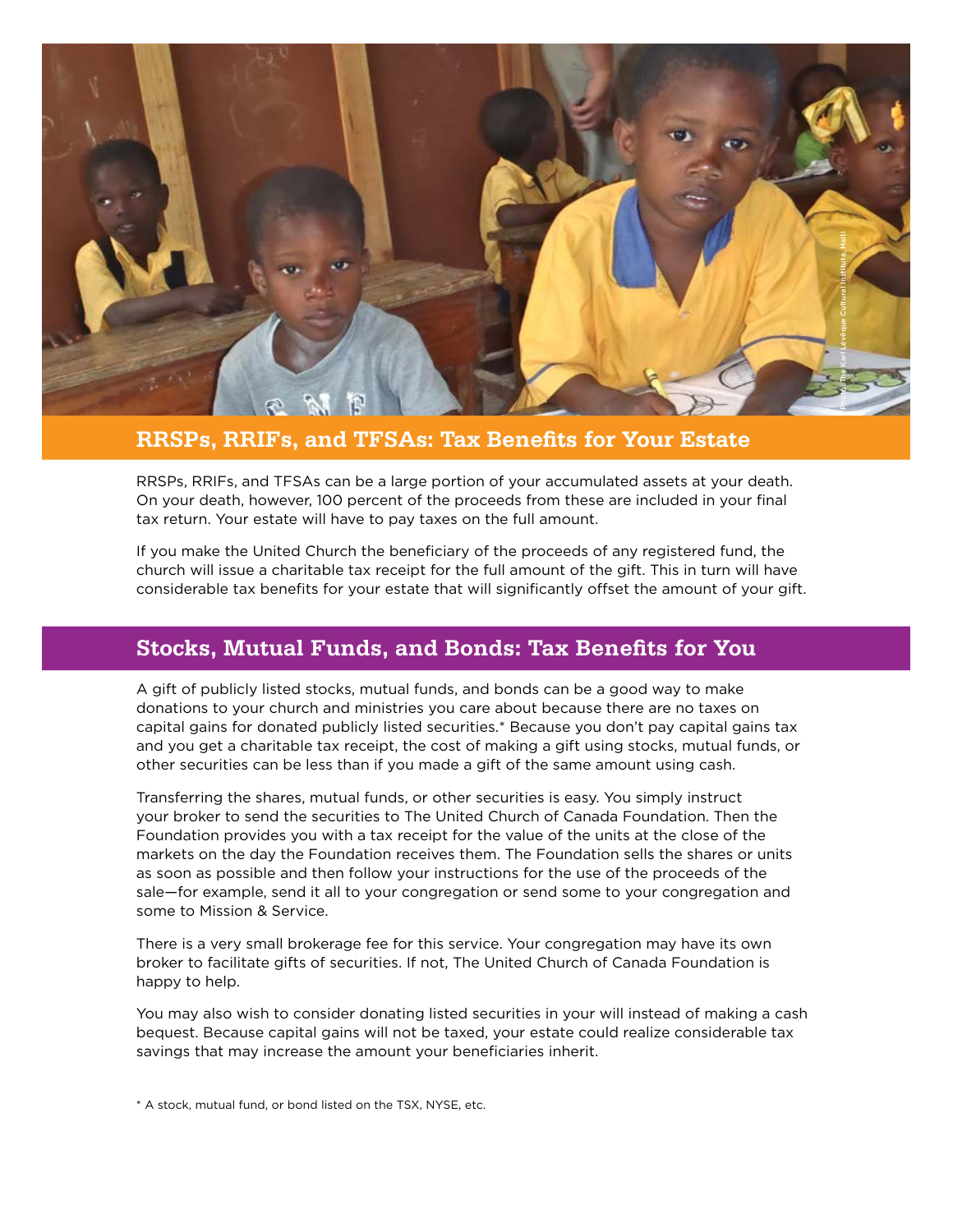

"We have always been concerned about the less fortunate in our community and as we have been very fortunate, we want to help those in need. We feel that an endowment fund with The United Church of Canada will be a lasting way to help others. This vehicle and the help it will provide will endure long after we are gone."

—Jim and Anne White, Medicine Hat, AB

#### **Endowments: Investments into Perpetuity**

An endowment is a gift that will provide income to any area of the church's work in perpetuity. The United Church of Canada Foundation invests your gift in a prudent and socially responsible manner. Each year, a specific percentage of the balance of the fund is distributed. Whenever the income level permits, a portion of income is reinvested in the fund. You can designate support for any area of the church's ministry you wish or to any other registered Canadian charity.

You can establish a personal endowment fund during your lifetime with a gift of cash or stocks, mutual funds, or bonds of as little as \$15,000. You may also arrange for an endowment to be activated through a gift in your will, RRSP or RRIF, or other type of gift at your death. Some donors choose to start their fund now, add to it from time to time, and augment it with a future gift. Name a personal endowment after anyone you wish—yourself, a family member, or in memory of a loved one.

The United Church also has a number of established endowed funds to which you can direct a gift of any amount—for example, the Mission and Service Endowment Fund, the United Church Women Endowment Fund, and funds in support of peace, justice, faith, mission, theological education, leadership, and more.

If you make a gift of \$5,000 or more to an existing fund, at your request the Foundation will recognize your gift by a name of your choice in its annual report.

An endowment gift is a statement of hope—an act of faith in the future of the church and its mission in the world.

"I've been a church person all my life. And I want to do my part in helping the future of the congregation."

—Freda Pressey, Tillsonburg, ON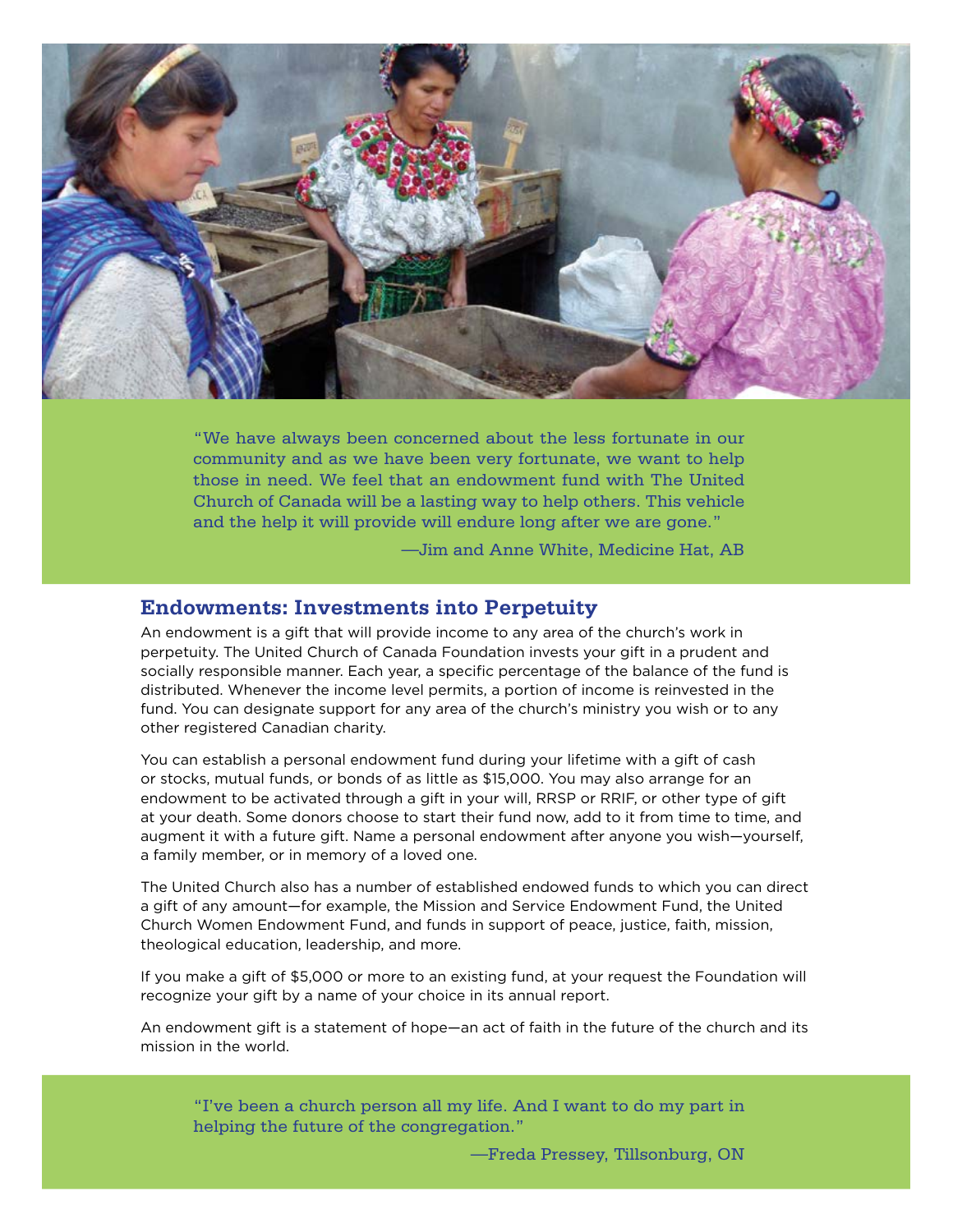

#### **We're Here to Help Your Regional Financial Development Officers**

We welcome the opportunity to meet with you and your family to discuss your beliefs and values, and how a gift can serve both your current needs and create future and ongoing support. We can also work with your lawyer or financial adviser to determine the most suitable gift for your personal circumstances. Finally, we will help you with the wording of your gift so that it supports the ministry of your choice.

#### **Next Steps**

 $\Box$  Review and complete our United Church of Canada Will Workbook, available on stewardshoptoolkit.ca.

#### **Set priorities**

- $\Box$  Take an inventory of your finances.
- $\Box$  Keep important papers together.
- **Q** Write your will.
- $\Box$  Consider a gift to the United Church in your will.
- $\Box$  Share your estate plan with family.

#### **Consult with experts**

- **Q** Lawyer
- $\Box$  Accountant or financial adviser
- **Q** United Church of Canada Financial Development Officer

#### **Make decisions**

- $\Box$  Plan your funeral with your family and minister.
- $\Box$  Appoint an executor.
- $\Box$  Appoint a power of attorney.
- $\Box$  Appoint a power of attorney for your healthcare directive.



For the most up-to-date list of Financial Development Officers, see **www.stewardshiptoolkit.ca/contact**.

To learn more about legacy gifts, watch the Faithful Legacies video on **www.stewardshiptoolkit.ca/legacy-giving**.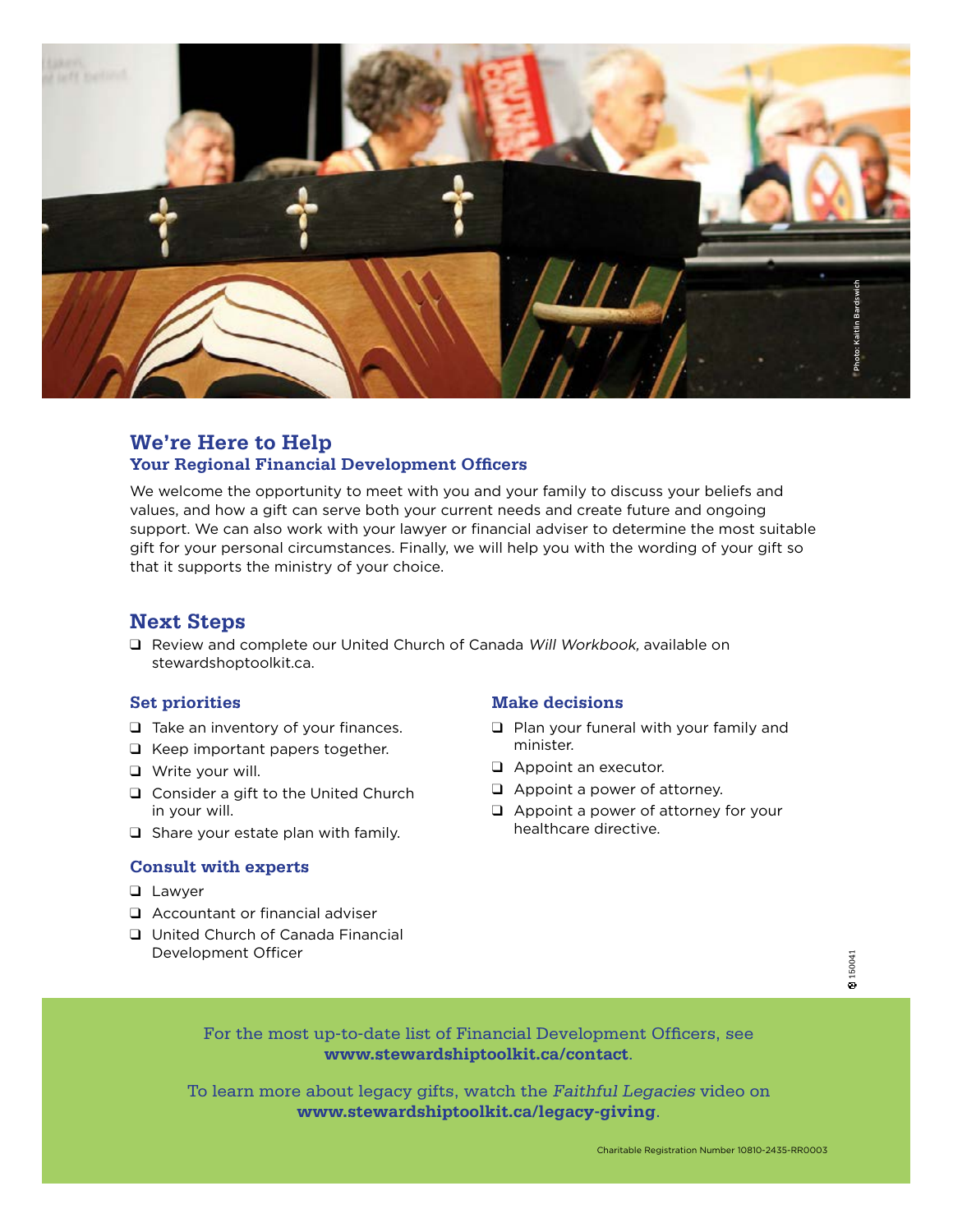## PESSINGS **ISC** Enable Sien<br>Ainder<br>Hopes Future ming **Legacy Giving**etuity <u>sion</u> Legacy Giving

# endown Estate Contractor Wills and Bequests

# "Others before us created and built the legacy of the United Church. Now it's our<br>turn to legacy a legacy and build up the church for future generations." turn to leave a legacy and build up the church for future generations."<br>—Tom Alton, Oakville,

#### —Tom Alton, Oakville, ON

Ministry

The most common form of legacy gift is a bequest in your will. You can direct your bequest to any area of the church's work, such as your congregation, or divide your gift among several programs and ministries of the United Church. Types of bequests include

- Specific bequest: The church receives a stated sum of money, a percentage of your estate, or specific property such as real estate, securities, or other items.
- Contingent bequest: The church receives all or part of your estate when other named beneficiaries have died.
- Residual bequest: The church receives all or a percentage of the remainder of your estate once other specific bequests have been filled.
- Trust remainder bequest: Named beneficiaries receive the income from a trust as established by your will. When the named beneficiaries die, all or part of what remains of the trust goes to the church.

#### Benefits of Making a Bequest

- You have the satisfaction of knowing that your legacy gift will support transformational ministry.
- Your gift helps to ensure our church will be here for future generations.
- A gift to your congregation can enable opportunities for whatever the future may hold.
- Giving a percentage of your estate keeps your gift in line with your assets as they change in value.
- Your estate obtains a charitable tax receipt for the full amount received.
- A bequest produces a tax credit of up to 100 percent of your estate's taxable income on your final income tax return. This credit may be carried back to the previous year.
- If you leave property such as stocks or real estate that has appreciated in value, your gift may be exempt from capital gains.
- When the church is named the direct beneficiary, tax credits include the proceeds of RRSPs, RRIFs, TFSAs, and life insurance policies, including group policies.

"I have included The United Church of Canada in my will to honour the commitment of my parents. I feel strongly that we must share our good fortune—in life and in perpetuity."



The United Church of Canada L'Église Unie du Canada Philanthropy Unit • 1-800-268-3781 legacy@united-church.ca • www.united-church.ca



—Lorri Apps, Winnipeg, MB

The information provided is for donors to The United Church of Canada. We have made every effort to ensure accuracy, but the information may not apply in every situation. Please check with your personal professional advisers.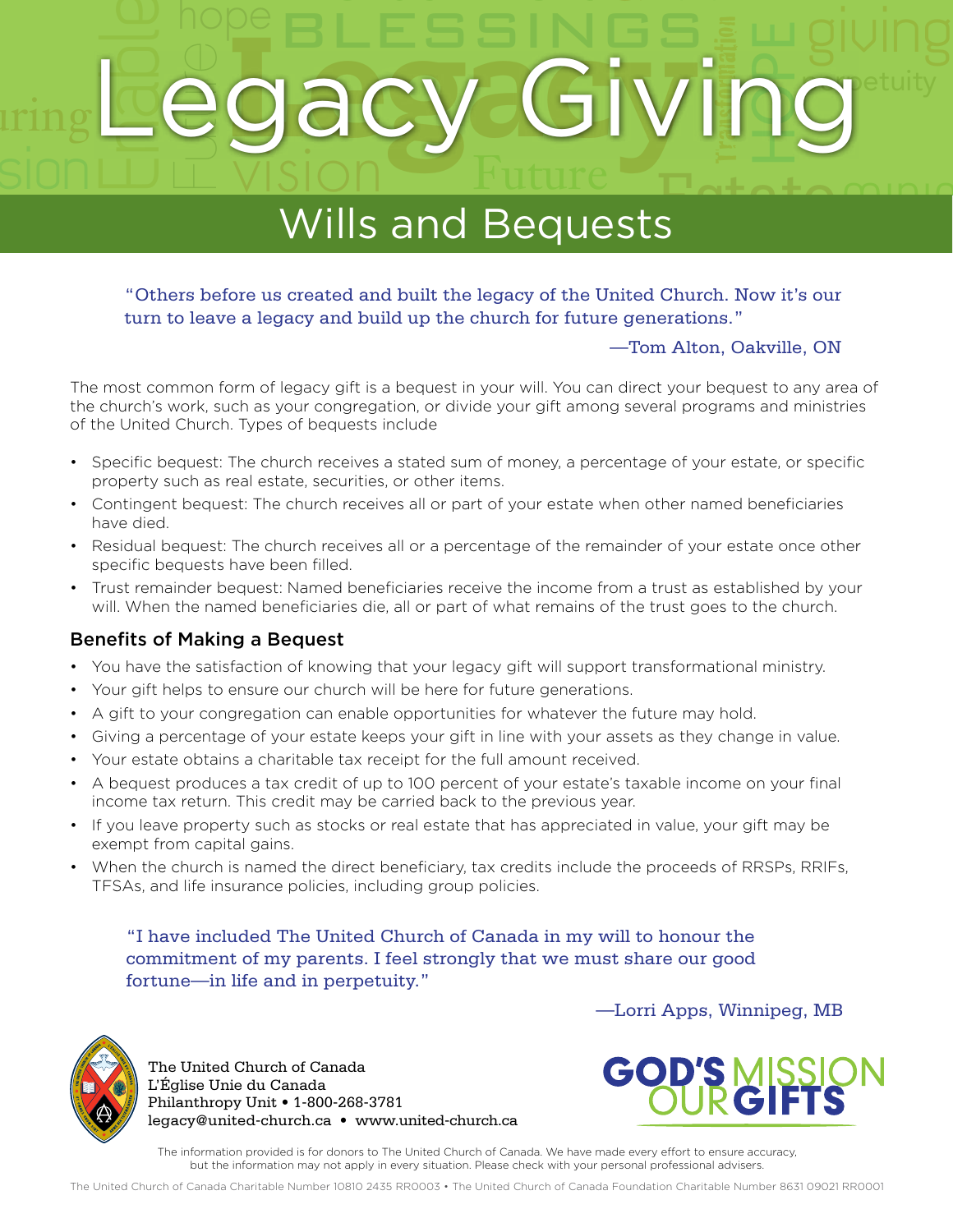

#### How to Make a Bequest

amendment that allows you to change part of your will while leaving the rest of it as is.<br>If you will while leaving the rest of it as is.

amendment that allows you to change part of your will while leaving the rest of it as is.<br>If you are preparing a new will, discuss your intentions with your lawyer, who will help you draft the God are preparing a new win, discuss your interitions with your lawyer, who will help you draft to appropriate clauses. Here are sample bequest wordings:

#### **A bequest to support your congregation or a ministry of the wider church:**

*I leave to XX United Church (include address) or its successor, a congregation of The United Church of Canada, (state share or percentage of estate or specific amount). I direct this money to be used for (state program or area of work you wish to support).*

*I leave to The United Church of Canada, 3250 Bloor St. West, Suite 300, Toronto, ON, M8X 2Y4, (state share or percentage of estate or specific amount). I direct this money to be used for (state program or area of work you wish to support).*

#### **A bequest to support your congregation or a ministry of the wider church in perpetuity:**

*I leave to the trustees of XX United Church (include address) or its successor, a congregation of The United Church of Canada, (state share or percentage of estate or specific amount). I direct this money be kept and invested in perpetuity with income generated to support (state program or area of work you wish to support).*

*I leave to The United Church of Canada Foundation, 3250 Bloor St. West, Suite 300, Toronto, ON, M8X 2Y4 (state share or percentage of estate or specific amount). I direct this money be kept and invested in perpetuity to support (state program or area of work you wish to support).*

To explore opportunities for capital gifts, including personal endowment funds, please contact The United Church of Canada Foundation or speak with your regional Financial Development Officer.

#### For More Information

Please contact



The United Church of Canada L'Église Unie du Canada Philanthropy Unit • 1-800-268-3781 legacy@united-church.ca • www.united-church.ca



The information provided is for donors to The United Church of Canada. We have made every effort to ensure accuracy, but the information may not apply in every situation. Please check with your personal professional advisers.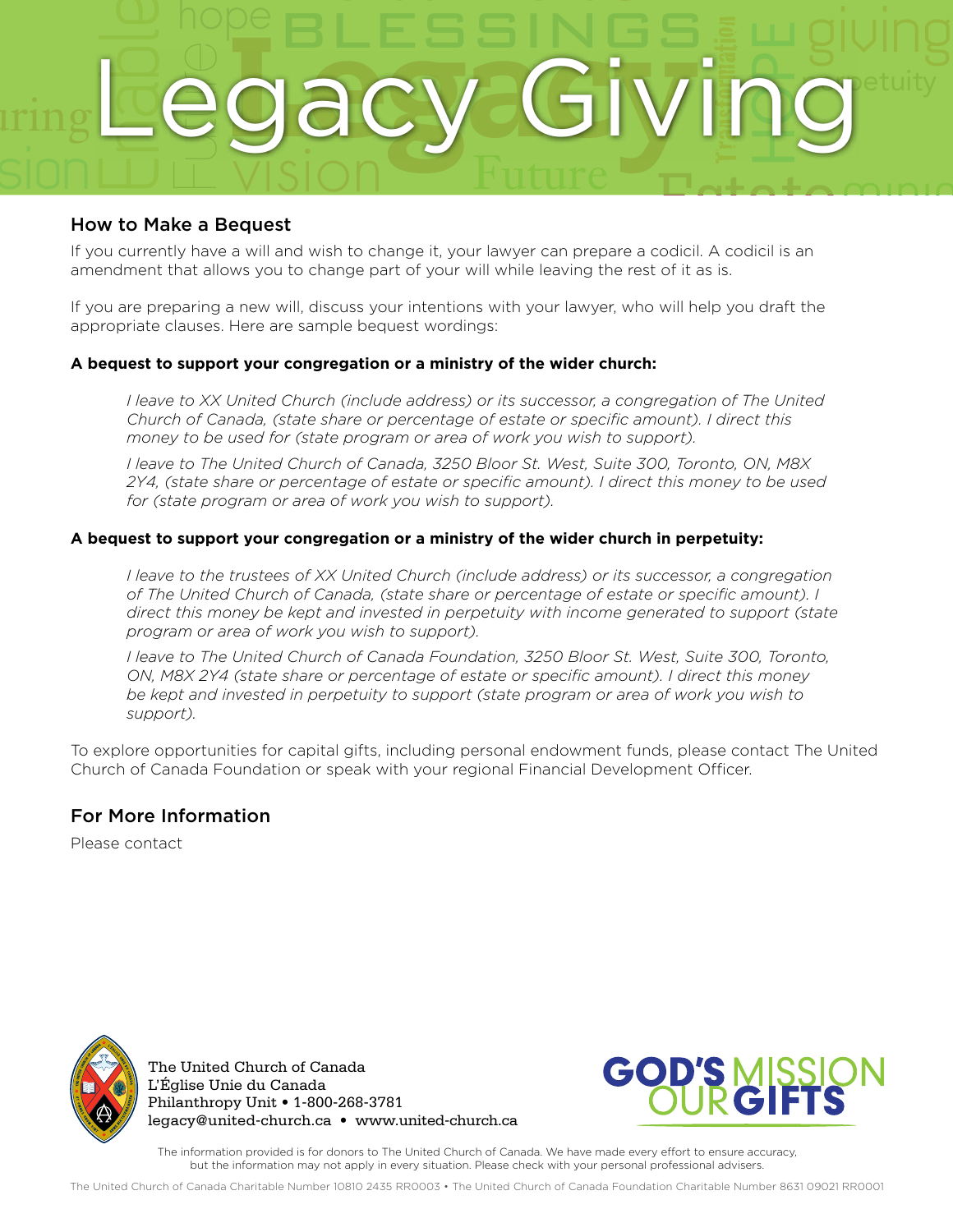## PESSINGS OBC Enable **intention**<br>
Hope<br>
Hope<br>
International Transformation<br>
International Transformation<br>  $\frac{1}{2}$ Future ming **Legacy Giving**etuity sion Legacy Giving

# Endowned Wills: Questions and Answers Wills: Questions and Answers

#### Do I Need a Will?  $\mathbf{c}_0$

DO TITOUR & TITHI<br>Yes. Everyone needs a will, regardless of the size of their estate. When you die without a will, your<br>provincial government applies a formula to distribute your assets. The government also appoints an<br>exe Yes. Everyone needs a will, regardless of the size of their estate. When you die without a will, your executor for you and a guardian for any dependants. This process is time-consuming, emotionally draining, and a financial burden for those closest to you. With a will you make your own decisions, ensure your wishes are clear, and have peace of mind.

#### When Should I Update my Will?

When your life changes, so should your will. Professional advisers suggest you review your will every three to five years. A change in your life situation—marriage or divorce, childbirth, a death in the family, or a significant change in your financial assets, for example—merit reviewing your will. Sometimes you may only need to add a codicil, which is a legal change or addition to your current will. Always consult a lawyer (or a notary in Quebec) to create or update your will.

#### Who Should Be My Executor?

Choose someone you trust who is geographically close and whom you feel can take on the administrative and emotional responsibilities. Having more than one executor may be helpful but unnecessary. Consider choosing someone younger than yourself as well.

#### How Do I Remember the Church in My Will?

If you wish to remember your church with a legacy gift, you must state this clearly in your will. People leave their church a legacy gift for the same reasons they give a portion of their income to the church during their life: giving reflects the continuing stewardship of God's abundance.

#### Where Can I Get Help before I Talk with My Lawyer?

The United Church can provide you with expert assistance; please see the contact information below. We would be happy to send you a complimentary *Will Workbook* to get you started.

#### For More Information

Please contact



The United Church of Canada L'Église Unie du Canada Philanthropy Unit • 1-800-268-3781 legacy@united-church.ca • www.united-church.ca



Ministry

The information provided is for donors to The United Church of Canada. We have made every effort to ensure accuracy, but the information may not apply in every situation. Please check with your personal professional advisers.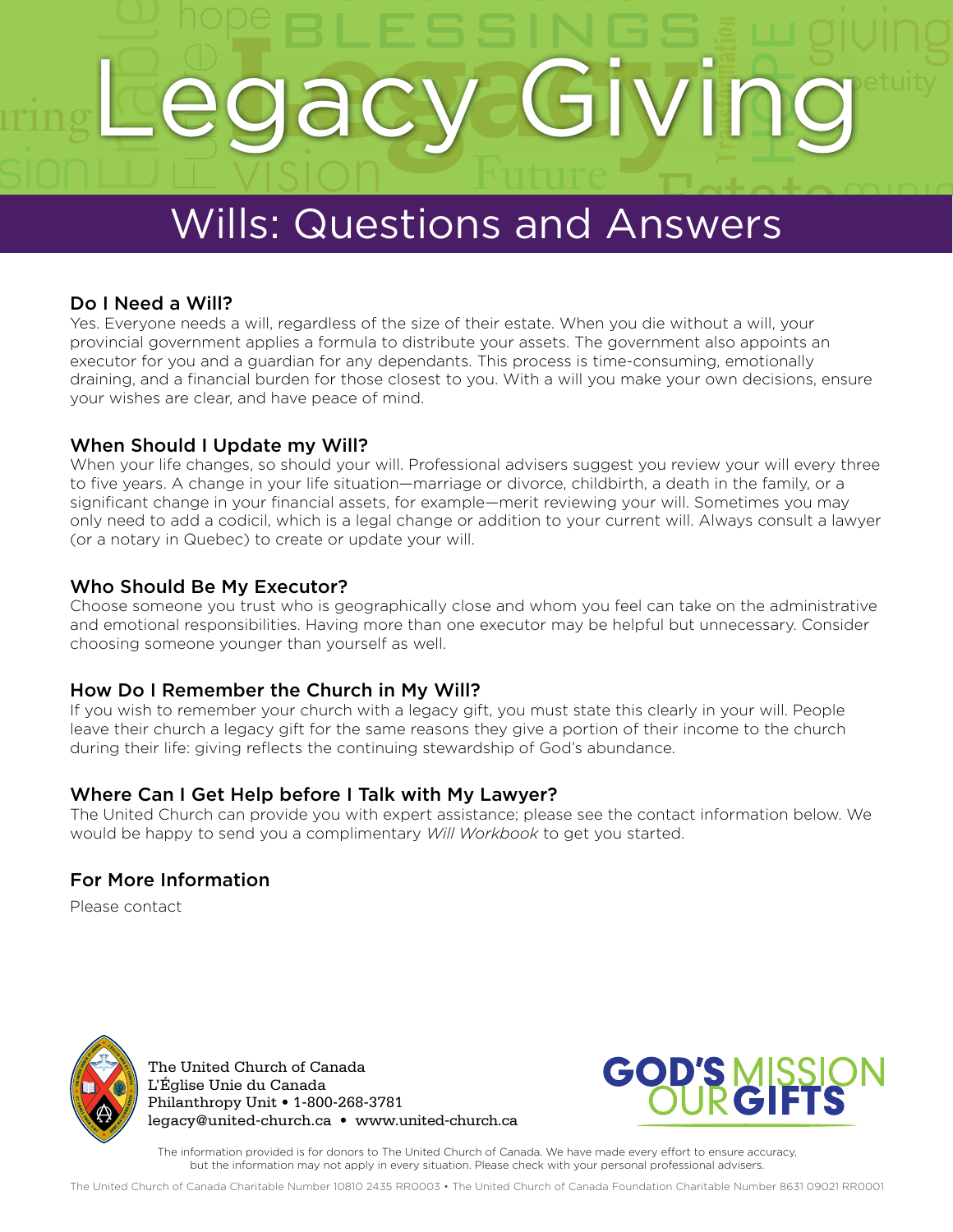### PESSINGS a<sup>c</sup> Enable intentional Transformation<br>Transformation<br>Ce HOPE Future ming **Legacy Giving**etuity sion Legacy Giving

# endown the transition of the thermal estimated the transition of Life Insurance Gifts of Life Insurance

A gift of life insurance is an affordable way to arrange a significant future gift for the church without<br>diminishing your current financial resources. diminishing your current financial resources.<br>There are several ways to create a gift of life insurance. diminishing your current financial resources.

If you already have a policy, you can change the beneficiary to the United Church. Because this is a revocable gift, we are unable to issue you an immediate tax receipt, but your estate will be issued a receipt for the entire amount in the year the gift is received.

You can purchase a new policy on your life with the church as owner and beneficiary. The church will issue a tax receipt for the annual premiums you pay. Upon your death no tax receipt will be issued to your estate.

You can transfer the ownership of an existing policy. The church will issue you an immediate tax receipt for a portion of the policy's cash surrender value, if any. The church will also issue a tax receipt for any annual premiums you pay. Again, no tax receipt will be issued to your estate.

#### Benefits of Gifting Life Insurance

- You have the satisfaction of knowing your legacy gift will support transformational ministry.
- Policies are easily obtained through an insurance company or broker.
- Depending on health and age, you create a substantial future gift with small payments now.
- The final value of your policy will be far greater than the premiums you pay. Tax credits for those premiums could help offset your costs even more.
- Charitable tax receipts can be used to offset up to 100 percent of your net income in the year of death. Excess credits can be carried back to the previous year.
- A gift of life insurance does not reduce the size of your estate.
- The gift goes directly to the church upon your death and is not considered a part of your estate. In this way, you avoid probate fees.



The United Church of Canada L'Église Unie du Canada Philanthropy Unit • 1-800-268-3781 legacy@united-church.ca • www.united-church.ca



Ministry

The information provided is for donors to The United Church of Canada. We have made every effort to ensure accuracy, but the information may not apply in every situation. Please check with your personal professional advisers.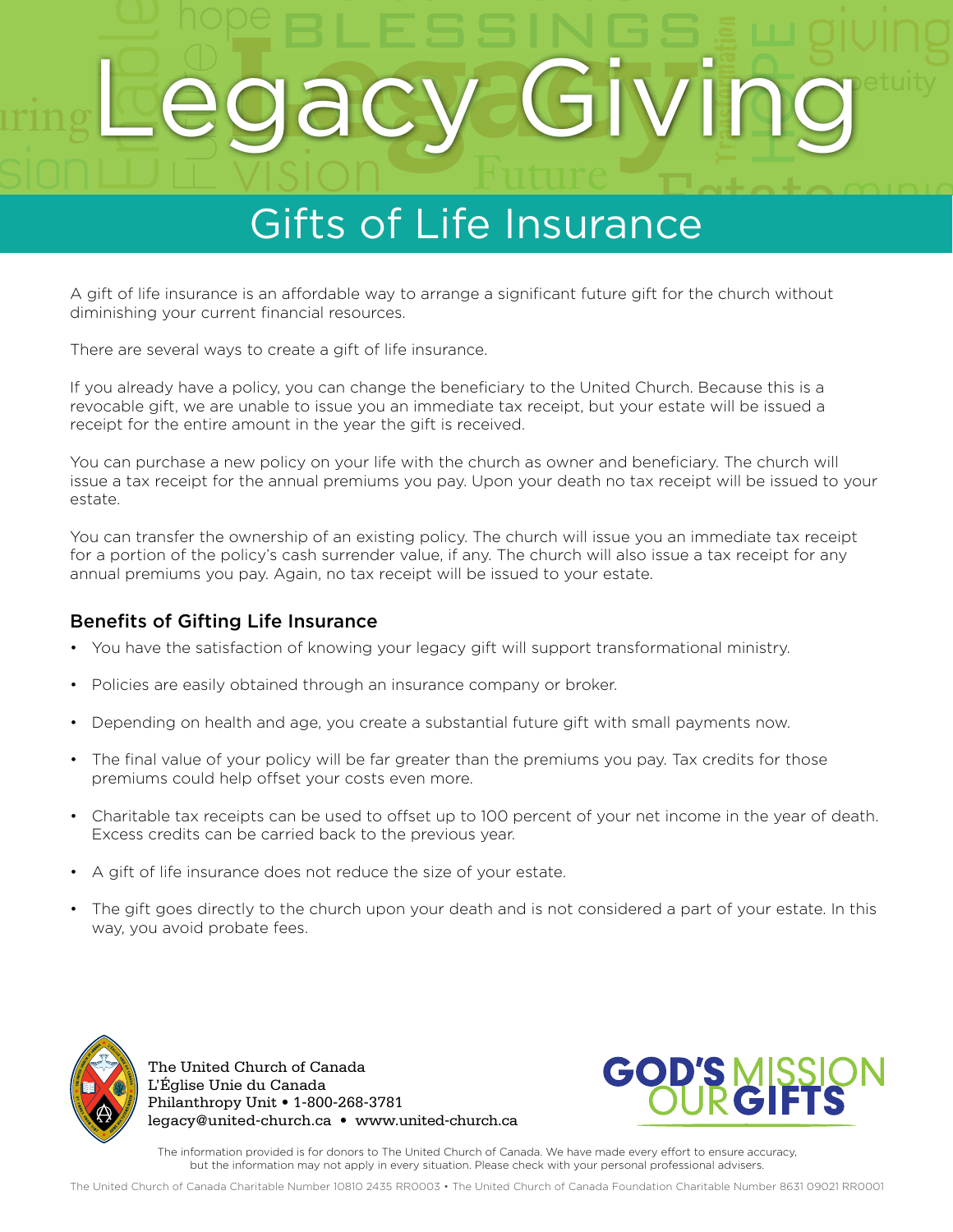## PESSINGS ac Enable intentional Transformation<br>
Fig. 1.1<br>
Hope homes in Hollar<br>
Hope has continued Future ming **Legacy Giving**etuity sion Legacy Giving

ENDER TOWERT STREET STREET STREET STREET STREET STREET STREET STREET STREET STREET STREET STREET STREET STREET STREET STREET STREET STREET STREET STREET STREET STREET STREET STREET STREET STREET STREET STREET STREET STREET to be a vital part of our lives. The church can make a difference in the community<br>and bring blessings to people everywhere. We felt that a gift of life insurance Ministry and string stessings to people overy thiefer the feat and a gift of the misditance<br>would be one way that we could express our deep gratitude to God, the church,<br>and this wonderful country." "We grew up with faithful Christian parents in our respective homes in Holland. Canada has been for us a sort of 'promised land,' and the church has continued and bring blessings to people everywhere. We felt that a gift of life insurance and this wonderful country."

—John and Bertha Abma, Ladysmith, BC

#### An Example of Generosity

Ms. J., aged 45, wanted her congregation to receive a significant future gift to help replace her givings to the church after she dies. However, she needed to keep her current capital assets intact. Ms. J. learned that she could get a "term-to-100" life insurance policy of \$150,000 that is guaranteed to be paid in 10 years. As a non-smoker, her policy will cost about \$3,000 per year.

| Total premiums paid                        | \$30,000 (10 years x \$3,000) |
|--------------------------------------------|-------------------------------|
| Total amount of charitable receipts issued | \$30.000                      |
| After-tax* cost of policy                  | \$16,200                      |

Because of the charitable donation receipts she received, Ms. J. was able to provide a substantial future gift of \$150,000 for her church for a net after-tax cost of only \$16,200.

\*Assumes a combined provincial and federal charitable tax credit of 46 percent (after the first \$200 in charitable givings).

#### For More Information

Please contact



The United Church of Canada L'Église Unie du Canada Philanthropy Unit • 1-800-268-3781 legacy@united-church.ca • www.united-church.ca



The information provided is for donors to The United Church of Canada. We have made every effort to ensure accuracy, but the information may not apply in every situation. Please check with your personal professional advisers.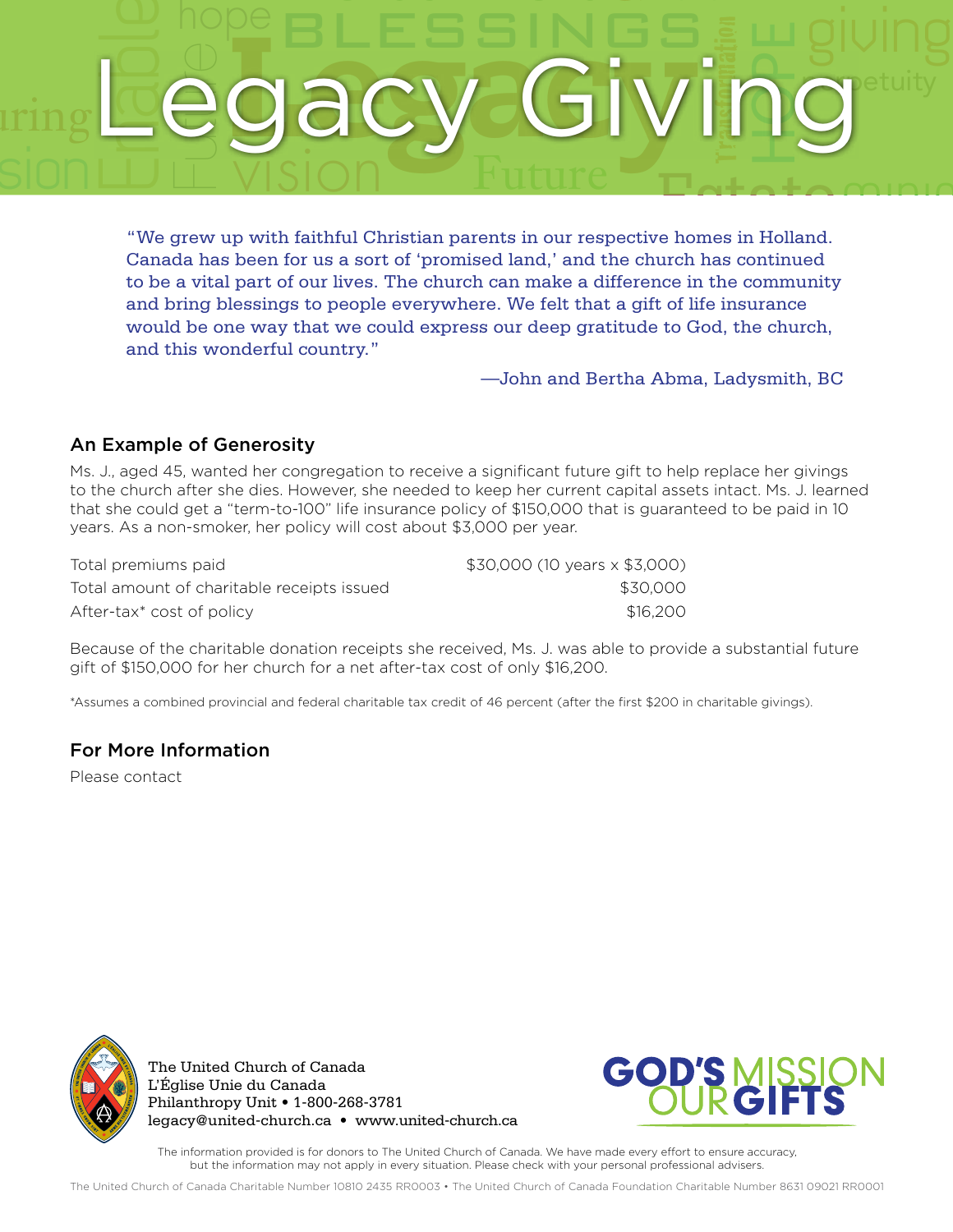## PESSINGS OBC Enable intention<br>
Figure 1<br>
Hope<br>
Figure 1<br>
The Transformation<br>
Transformation<br>
Transformation<br>
Transformation<br>
Transformation<br>
Transformation<br>
Transformation<br>
Transformation<br>
Transformation<br>
Transformation<br>
Transformation<br>
Trans ming **Legacy Giving**etuity Legacy Giving

# Gifts of Proceeds from RRSPs, RRIFs, and TFSAs Gifts of Proceeds from RRSPs, RRIFs, and TFSAs

Registered Retirement Savings Plans (RRSPs), Registered Retirement Income Funds (RRIFs), and Tax-Free Togistered Netherland Cartigs Plans (NNetherland Netherland Rischer and Cartier by, and Tax Precentings Savings Accounts (TFSAs) can be a large portion of the accumulated assets left at your death. Naming the church as the Savings Accounts (TFSAs) can be a large portion of the accumulated assets left at your death. Naming gift to the church.

If you make the United Church the beneficiary of these proceeds, the church will issue a charitable tax receipt for the full amount of the gift. This in turn will have significant tax benefits for your estate that will greatly offset the amount of your gift, especially in the case of RRSPs and RRIFs, as they are taxed as income to your estate.

Alternatively, if you designate the church as the beneficiary of these funds, your gift will flow to the church immediately and avoiding probate. If you have a legal partner, when that partner is deceased the remainder of the RRSP/RRIF may be donated to the church, avoiding probate. If you leave the proceeds to the church in your will, there will be a delay while your estate is settled. Your estate will pay probate fees on these funds because they become a part of your estate.

#### Benefits of a Gift of RRSPs, RRIFs, and TFSAs

- You have the satisfaction of knowing that your gift will support transformational ministry.
- Your gift comes to the church immediately upon your death.
- You choose the area of work you would like your gift to support.
- Your estate receives a charitable tax receipt that can replenish the value of your estate.

#### For More Information

Please contact



The United Church of Canada L'Église Unie du Canada Philanthropy Unit • 1-800-268-3781 legacy@united-church.ca • www.united-church.ca



The information provided is for donors to The United Church of Canada. We have made every effort to ensure accuracy, but the information may not apply in every situation. Please check with your personal professional advisers.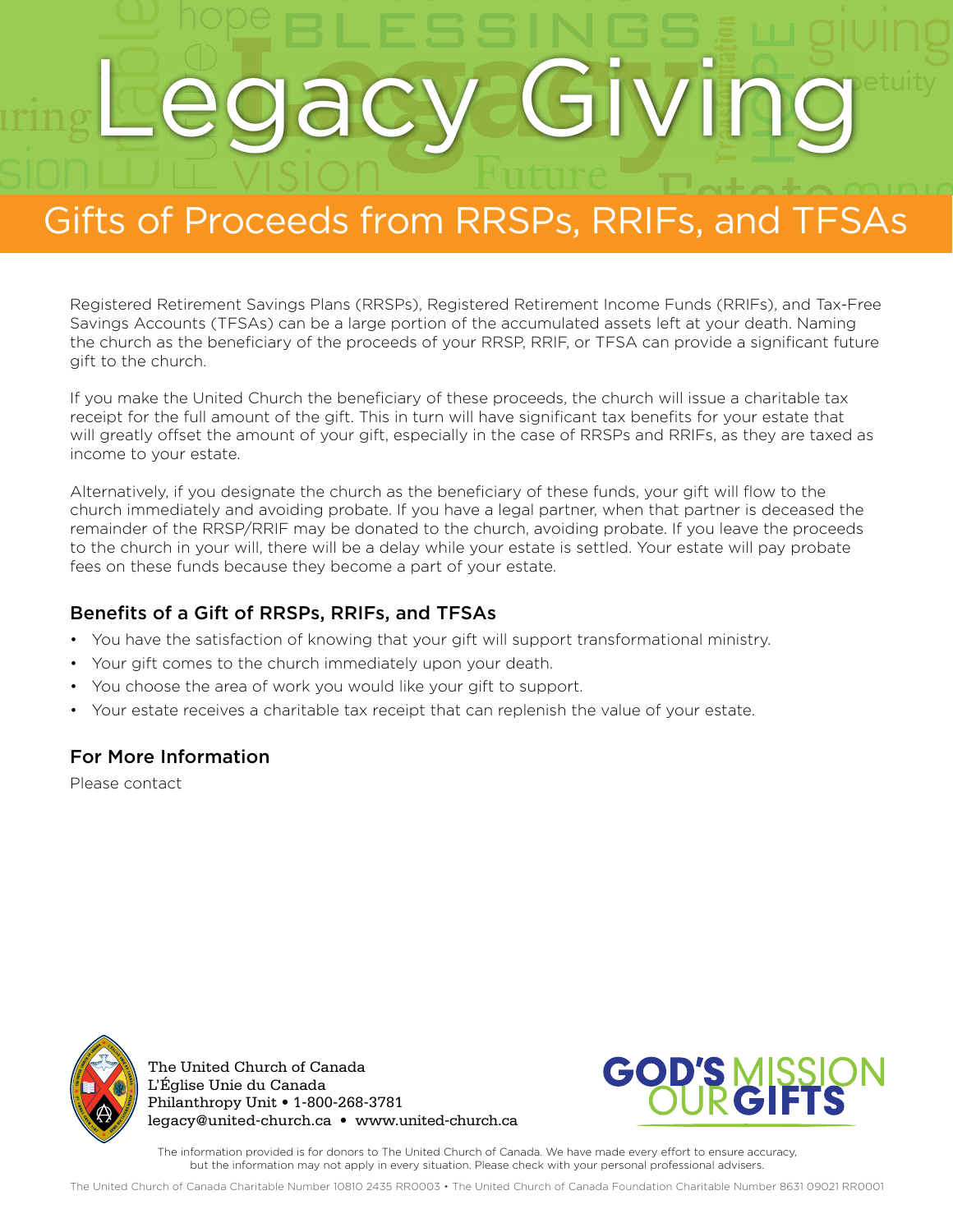## PESSINGS OBC Enable SELL<br> **/ Int**<br>
ecuritie Future ming **Legacy Giving**etuity sion Legacy Giving

# **Extra Gifts of Publicly Traded Securities** Gifts of Publicly Traded Securities

Gifts of publicly traded securities are an attractive option for donors. When you transfer to the United<br>Church gifts of shares, bonds, bills, warrants, futures, or units of mutual funds listed on a prescribed public Church gifts of shares, bonds, bills, warrants, futures, or units of mutual funds listed on a prescribed public<br>stock exchange, you will not pay tax on any capital gain. Because you also qualify for a charitable tax<br>receip Church gifts of shares, bonds, bills, warrants, futures, or units of mutual funds listed on a prescribed public stock exchange, you will not pay tax on any capital gain. Because you also qualify for a charitable tax an equivalent amount of cash.

The process of gifting securities is simple. At your direction, your broker will electronically transfer your securities to the church through The United Church of Canada Foundation. The Foundation then sells the stock on the day your gift is received. Based on the sale price, the Foundation issues you a charitable tax receipt for 100 percent of the funds received. The Foundation then directs the proceeds of the sale to whatever United Church congregation, program, or ministry you wish. There is a very small fee for this service. Your congregation may have its own broker to facilitate gifts of securities, but the United Church Foundation is happy to help if you do not.

You may also wish to consider donating listed securities in your will instead of making a cash bequest. Because capital gains will not be taxed, your estate may realize considerable tax savings that may increase the amount going to your beneficiaries.

#### Benefits of a Gift of Publicly Traded Securities

- You have the satisfaction of knowing your legacy gift will support transformational ministry.
- The church benefits from your gift now.
- You make a gift without depleting your current bank account.
- You choose the area of work you would like your gift to support.
- You receive a tax receipt for the full fair market value of your gift.
- You avoid capital gains on any gift of securities.

"For a long time we have had an interest in ways to help the needy people of the world. Our accountant recommended gifting mutual fund shares to one of the church's outreach funds. We chose to contribute in this way."

—Bill and Audrey Bergey, Waterloo, ON



The United Church of Canada L'Église Unie du Canada Philanthropy Unit • 1-800-268-3781 legacy@united-church.ca • www.united-church.ca



Ministry

The information provided is for donors to The United Church of Canada. We have made every effort to ensure accuracy, but the information may not apply in every situation. Please check with your personal professional advisers.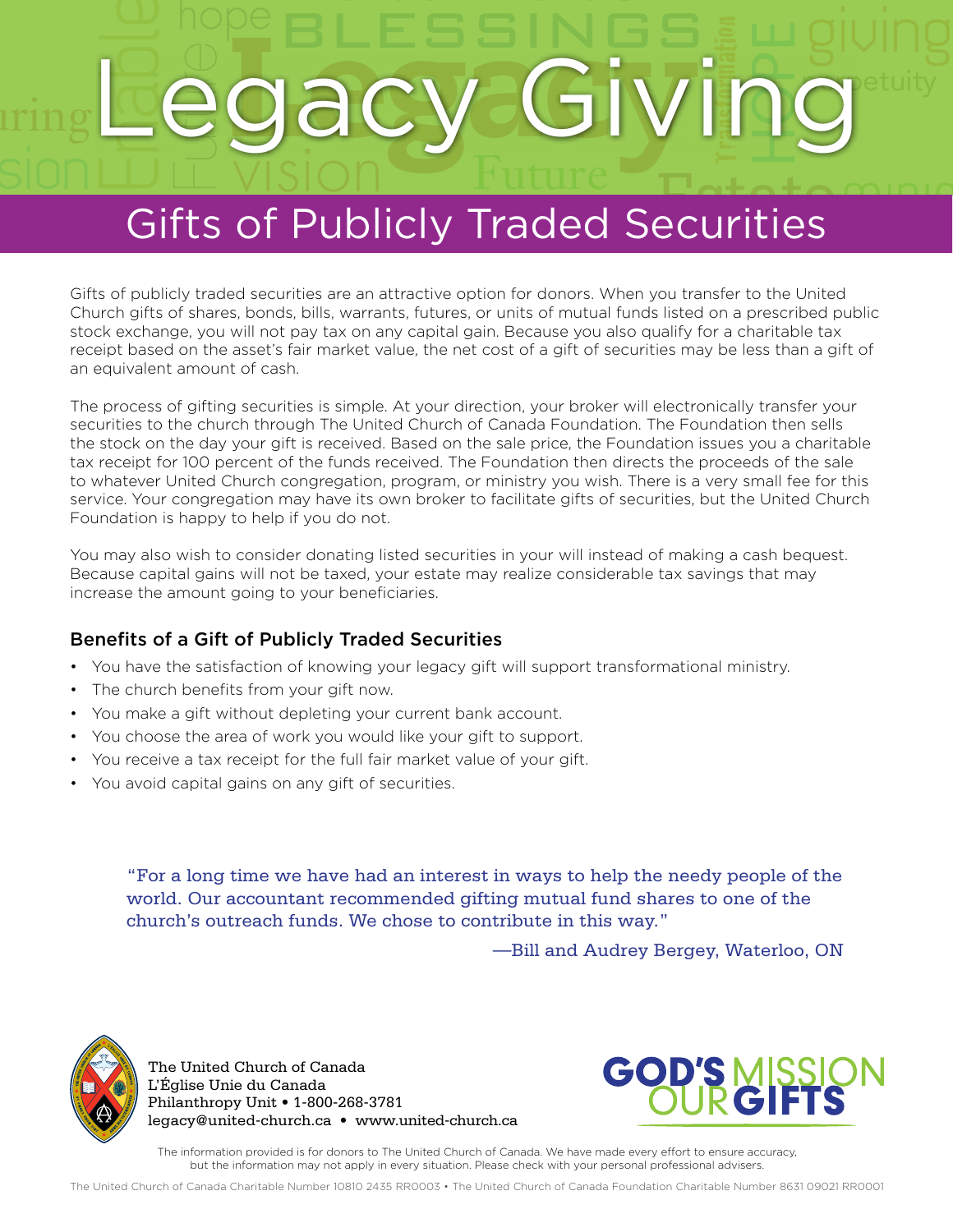## PESSINGS a Enable ike an extension<br>Dish a building fu Future ming **Legacy Giving**etuity sion Legacy Giving

portant part of my life<br>financial support to es TOMORROW ENDELLY VISIOII FULLITE<br>
"The church has always been an important part of my life—like an extension of<br>
my family. An appeal was made for financial support to establish a building fund. It was both possible and practical for me to make a gift of listed securities. There<br>was a tax benefit for me, and the church will benefit from the increasing value of It was both possible and practical for me to make a gift of listed securities. There was a tax benefit for me, and the church will benefit from the increasing value of Ministry the gift until such time as they choose to use it for the building fund. But most of<br>all, I was really happy that I could support my church in this way." "The church has always been an important part of my life—like an extension of all, I was really happy that I could support my church in this way."

—Grace Race, Victoria, BC

#### An Example of Generosity

Mrs. K. wishes to make a gift of shares worth \$50,000 to support the United Church's Mission and Service–supported programs and ministries. The original purchase price of the shares was \$20,000. Assume she is taxed at a rate of 46 percent and her combined federal and provincial charitable tax rate is also 46 percent. See the difference in taxes paid if she sells the shares and donates the proceeds versus donating the shares directly to the church.

|                                               | Sells Shares, Donates Proceeds  Donates Shares to the Church |          |
|-----------------------------------------------|--------------------------------------------------------------|----------|
| 1. Value of the shares                        | \$50,000                                                     | \$50,000 |
| 2. Original purchase price                    | \$20,000                                                     | \$20,000 |
| 3. Capital gain                               | \$30,000                                                     | \$30,000 |
| 4. Taxable gain (line $3 \times 50\%$ )       | \$15,000                                                     | \$0      |
| 5. Donation tax credit (calculated at 46%)    | \$23,000                                                     | \$23,000 |
| 6. Tax on capital gain (line $4 \times 46\%)$ | \$6,900                                                      | \$0      |
| 7. Net tax savings (line 5 - line 6)          | \$16,100                                                     | \$23,000 |
| 8. Donation receipt                           | \$50,000                                                     | \$50,000 |

#### To facilitate your gift, please contact The United Church of Canada. We will send forms for you to authorize the transaction and for your broker to complete to initiate the transfer.

#### For More Information

Please contact



The United Church of Canada L'Église Unie du Canada Philanthropy Unit • 1-800-268-3781 legacy@united-church.ca • www.united-church.ca



The information provided is for donors to The United Church of Canada. We have made every effort to ensure accuracy, but the information may not apply in every situation. Please check with your personal professional advisers.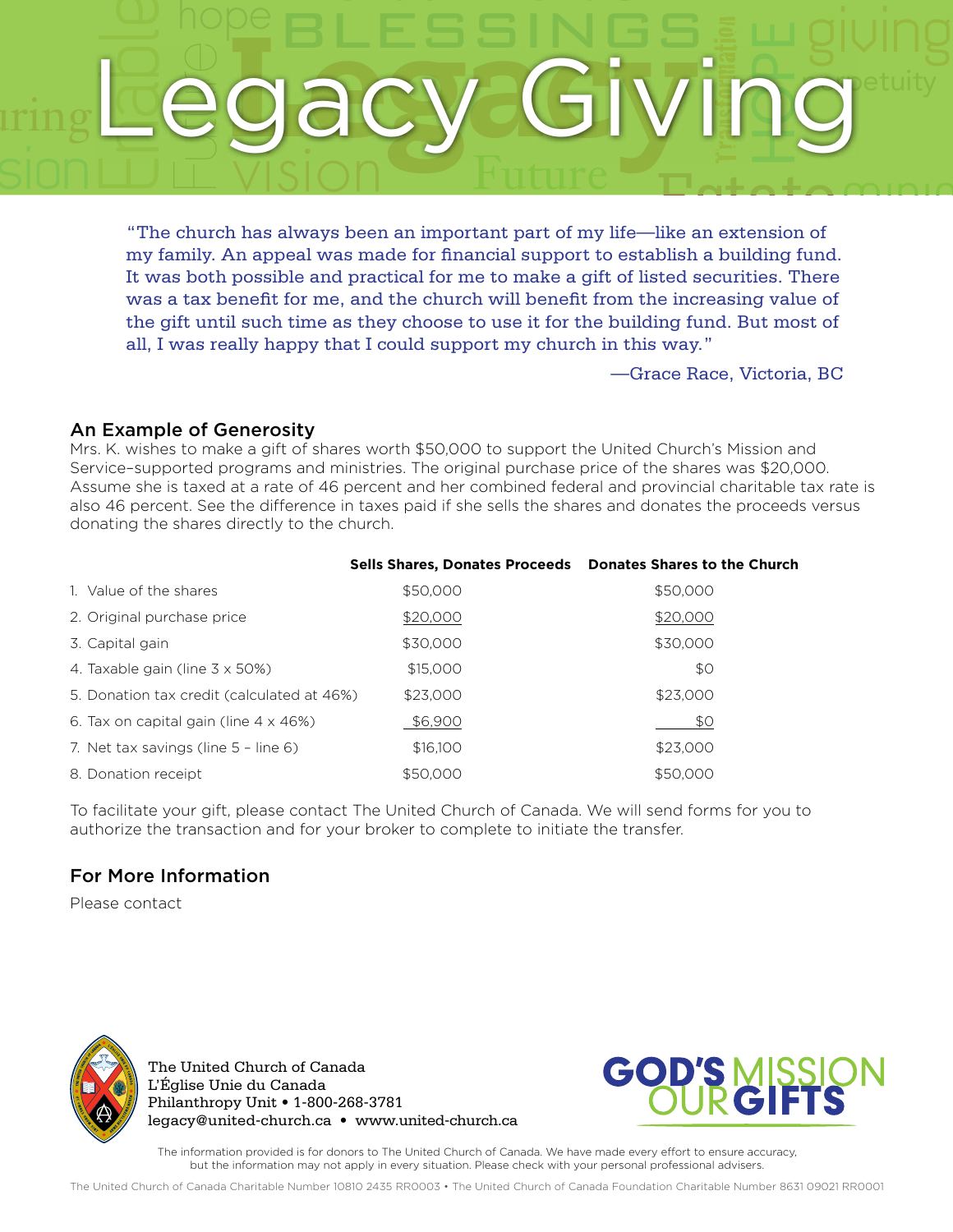## PESSINGS ac Enable s<br>Tind<br>ds Future ming **Legacy Giving**etuity sion Legacy Giving

# endown Cifts of Stripped Bonds Gifts of Stripped Bonds

A gift to the church of a stripped bond is a gift that grows over time. The amount you put in place now<br>will grow into a much larger gift at maturity. will grow into a much larger gift at maturity.

will grow into a much larger gift at maturity.<br>A stripped or zero-coupon bond is a bond that has been divided into two parts. An investment dealer has "stripped" or removed the coupons from the bond and sold them, leaving the principal portion of the bond to be sold at a discounted price. You purchase the principal, which grows at a reasonable rate of interest over a fixed period of time.

You can give a stripped bond directly to the church or donate the money for the church to buy one on your behalf.

The church issues a charitable donation receipt based on either the value of the bond at the time you make your gift or the amount of money you donate to the church to buy the bond.

#### Benefits of a Gift of Stripped Bonds

- You have the satisfaction of knowing that your gift will support transformational ministry.
- Your gift will help to ensure our church will be here for future generations.
- The church receives a substantial gift at a modest cost to you.
- The gift will probably mature in your lifetime, allowing you to see your investment in mission and ministry at work.
- The gift will not affect your estate.
- Your gift provides an immediate tax benefit to you.
- The church knows exactly when the bond will mature and what the maturity amount will be, allowing it to plan effectively.

"The United Church of Canada, through a number of congregations, has nurtured me in the faith and supported me in my long journey for ordination. I know how much the church relies on the Mission and Service Fund to enable ministry to happen for people Jesus would see on the fringe of our society. Because of land where fertile seeds were sown, I am able to give a donation to the church, with God's blessings."

—Dee McEachern, Niverville, MB



The United Church of Canada L'Église Unie du Canada Philanthropy Unit • 1-800-268-3781 legacy@united-church.ca • www.united-church.ca



Ministry

The information provided is for donors to The United Church of Canada. We have made every effort to ensure accuracy, but the information may not apply in every situation. Please check with your personal professional advisers.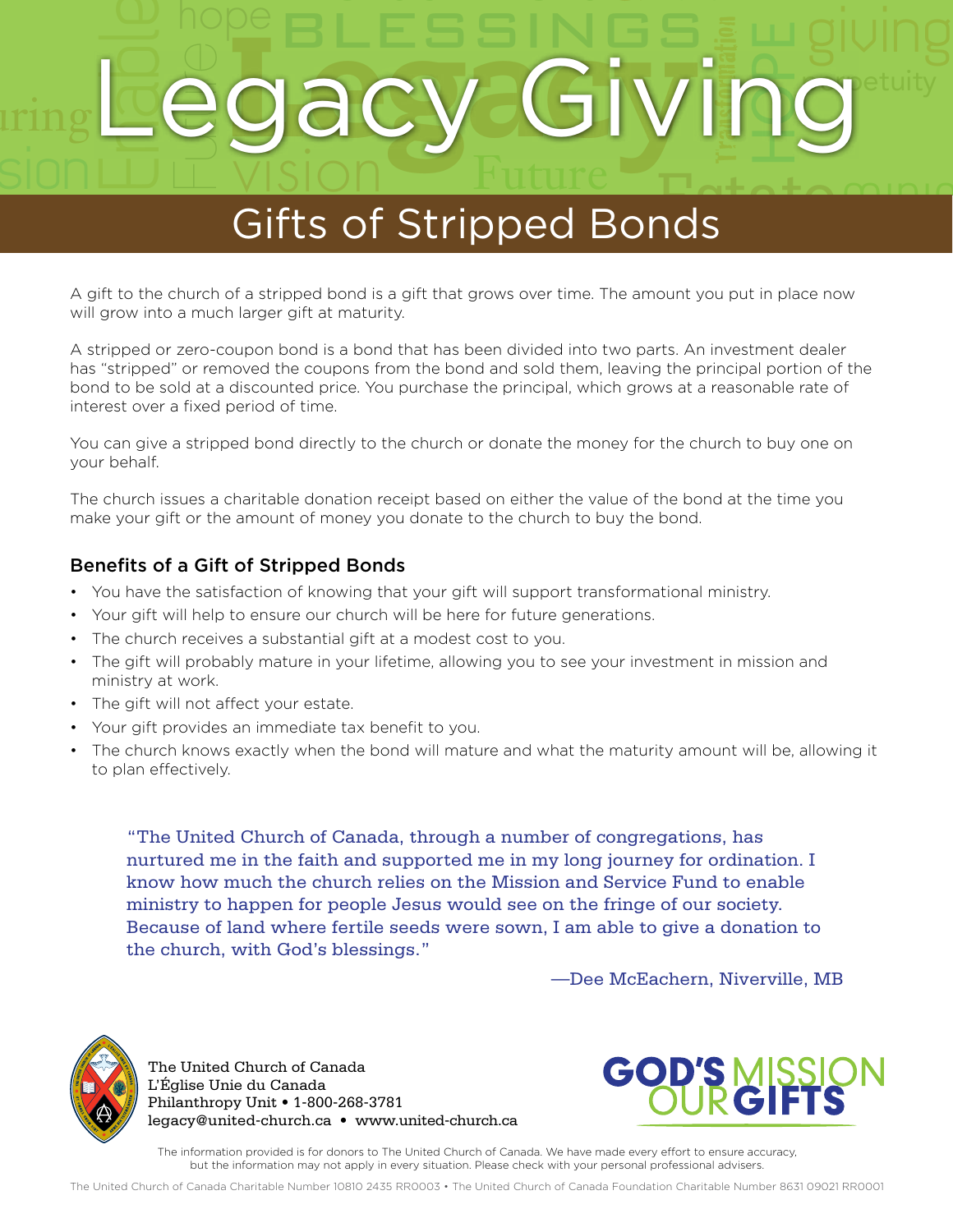

#### Examples of Generosity

Trinity United Church has just renovated and expanded its facilities. The congregation also realizes its<br>building will need ongoing repairs and capital upgrades in future. The property committee has prepared a<br>detailed lon This work will be paid for remains a question, however.<br>Trinity's solution? The congregation invites its members to purchase stripped bonds as future gifts to the detailed long-range maintenance plan for the buildings, and they have a rough idea of future costs. How this work will be paid for remains a question, however.

congregation. By staggering the maturity dates on these bonds, Trinity arranges to have fixed amounts available at fixed dates in the future.

For example, Ms. T. gives \$5,000 cash to the church to purchase a 15-year stripped bond. She receives a charitable donation receipt for \$5,000. At maturity, the church will receive a gift of \$10,000. Yields vary with current interest rates; your investment adviser can provide you with current rates.

Another Trinity member, Mr. M., age 60, has a fully paid insurance policy he no longer needs and wants to donate to the church. The fair market value of the policy is \$6,000. At age 60, he has a 25-year life expectancy. This means the church could wait 25 years for his gift. Instead, Mr. M. cashes the policy and gives its cash surrender value of \$5,000 to the church to buy a 20-year stripped bond. He receives a charitable donation receipt for the gift of \$5,000. At maturity, the church receives a gift of \$15,000. Again, yields vary with current interest rates.

#### For More Information

Please contact



The United Church of Canada L'Église Unie du Canada Philanthropy Unit • 1-800-268-3781 legacy@united-church.ca • www.united-church.ca



The information provided is for donors to The United Church of Canada. We have made every effort to ensure accuracy, but the information may not apply in every situation. Please check with your personal professional advisers.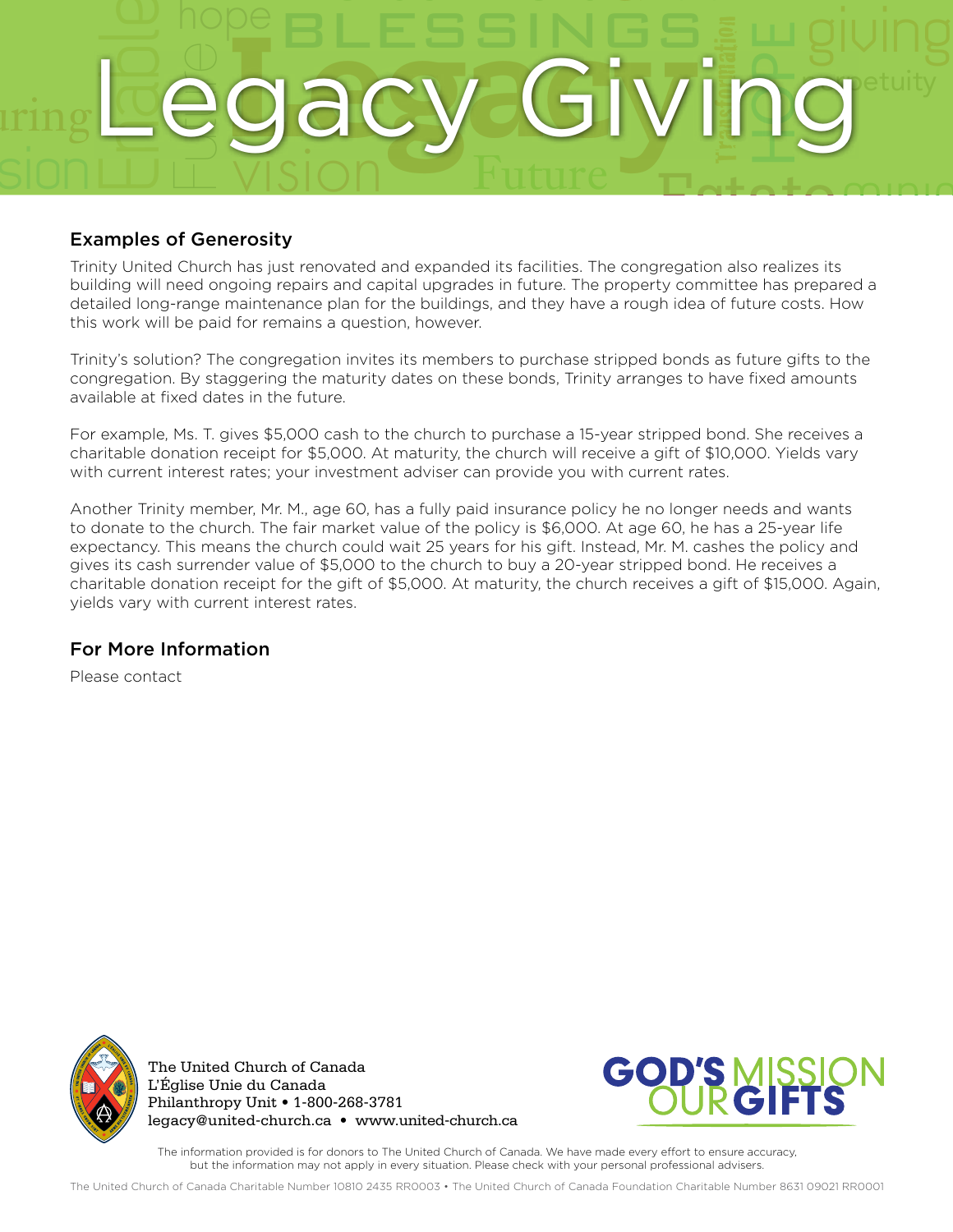## PESSINGS ac Enable intentional Transformation Future ming **Legacy Giving**etuity sion Legacy Giving

# endowment Gifts Endowment Gifts

An endowment is an enduring gift of capital that will provide income to any area of the church's work in<br>perpetuity. The United Church of Canada Foundation invests your endowed gift in a prudent and socially Ministry god gifts and since the control of the sense is sense.<br>The seponsible manner.<br>Each year, 3.5 percent is granted. Whenever the income level permits, a portion is reinvested in the fund. perpetuity. The United Church of Canada Foundation invests your endowed gift in a prudent and socially responsible manner.

You can designate the income toward any area of the church's ministry you wish to support or any other registered Canadian charity.

You can establish a personal endowment fund during your lifetime with a gift of cash or publicly listed securities. An endowment can be created for as little as \$15,000 and take up to five years to reach the threshold amount. You can also arrange for it to be activated through a bequest in your will, RRSP, RRIF, or other type of legacy gift at your death. Some donors choose to start their fund now, add to it from time to time, and augment it with a future legacy gift. You can name your endowment after anyone you wish—yourself or a family member, or in memory of a loved one.

The United Church also has a number of established endowed funds to which you can direct your gift of any amount—for example, the Mission and Service Endowment Fund, the United Church Women Endowment Fund, and funds in support of peace, justice, faith, mission, theological education, and leadership. If you wish to support an existing endowment fund, gifts of \$5,000 or more will be cited, with your permission, for recognition purposes. Church staff are pleased to explore the many options available to you.

#### Benefits of an Endowment Gift

- An endowed gift is an act of faith in the church's mission and future.
- Grants support the ministries you value.
- The church invests your gift securely in its pooled investment fund managed by Fiera Capital Corp.
- All gifts are invested with the church's social responsibility policies in mind.
- You or your estate receive a charitable tax receipt for the full amount you contribute.

#### For More Information

Please contact



The United Church of Canada L'Église Unie du Canada Philanthropy Unit • 1-800-268-3781 legacy@united-church.ca • www.united-church.ca



The information provided is for donors to The United Church of Canada. We have made every effort to ensure accuracy, but the information may not apply in every situation. Please check with your personal professional advisers.